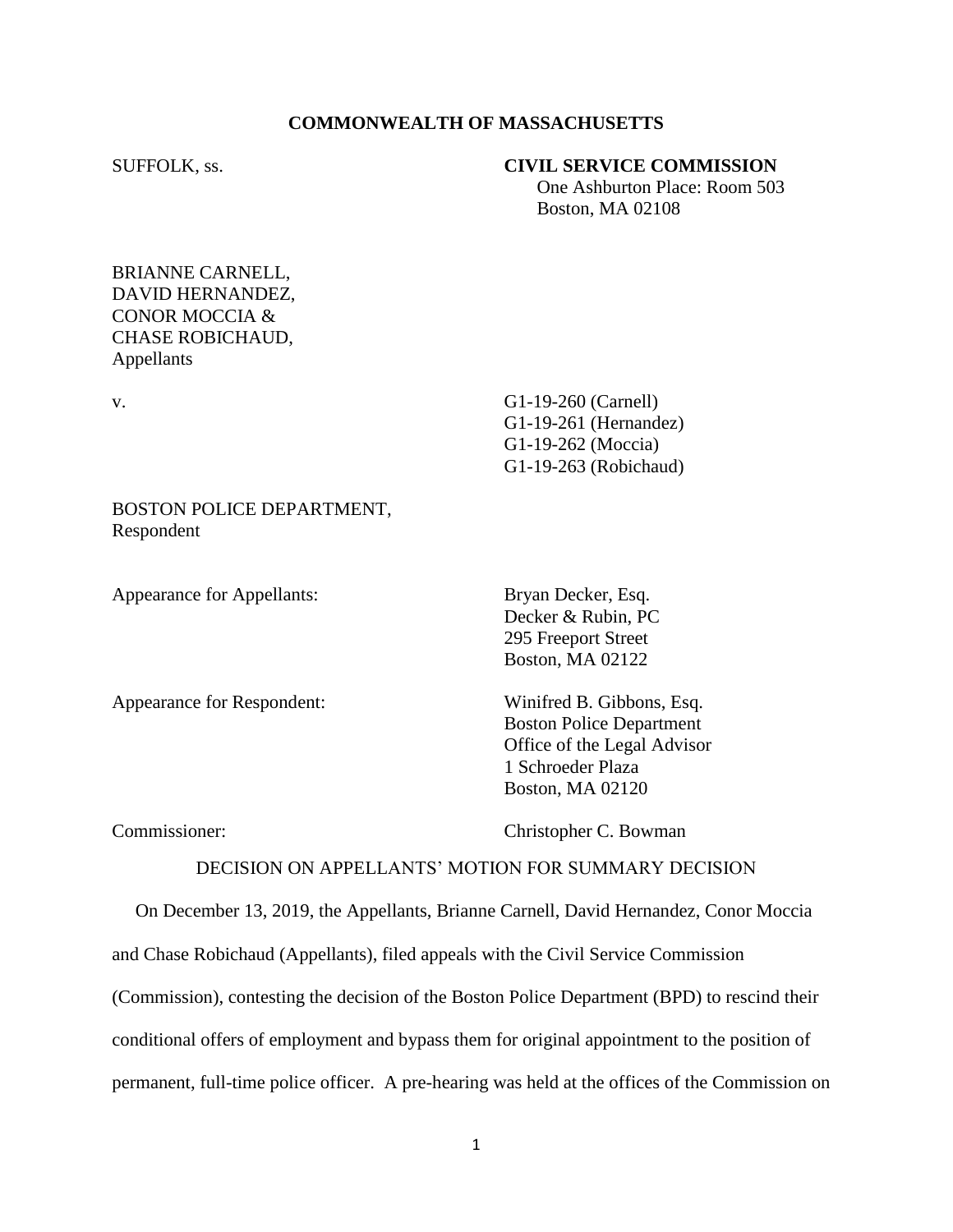January 14, 2020. The Appellants filed a Motion for Summary Decision on January 23, 2020 and the BPD filed an opposition on February 11, 2020.

 Based on the Appellants' motion and the BPD's opposition and all other documents contained in the record, the following appears to be undisputed:

- 1. On March 25, 2017, the Appellants took and passed a civil service examination for police officer.
- 2. On September 1, 2017, the state's Human Resources Division (HRD) placed the names of the Appellants on an eligible list for police officer.
- 3. On March 29, 2019, HRD sent the BPD Certification No. 06203 from which the BPD was authorized to appoint 120 candidates as police officers.
- 4. Each of the Appellants signed the Certification as willing to accept appointment.
- 5. During April and May 2019, the Appellants each attended a BPD orientation for police officer candidates that would be considered for appointment from Certification No. 06203.
- 6. As part of the orientation session, BPD officials walked through the review and selection process. As part of that orientation, candidates were told that, if they received a conditional offer of employment, they would need to meet certain conditions, including completing the Boston Police Academy, which falls under the fall under the Massachusetts Municipal Police Training Committee (MMPTC).
- 7. The BPD candidates at the orientation session were explicitly told that passing the Physical Abilities Test (PAT), administered by HRD, would allow them to enter the Police Academy.
- 8. The BPD candidates at the orientation session were also told that, *once enrolled in the Academy*, they would need to meet *progressive* physical standards that increase over time. They were told that physical training would take place for two hours each day and that,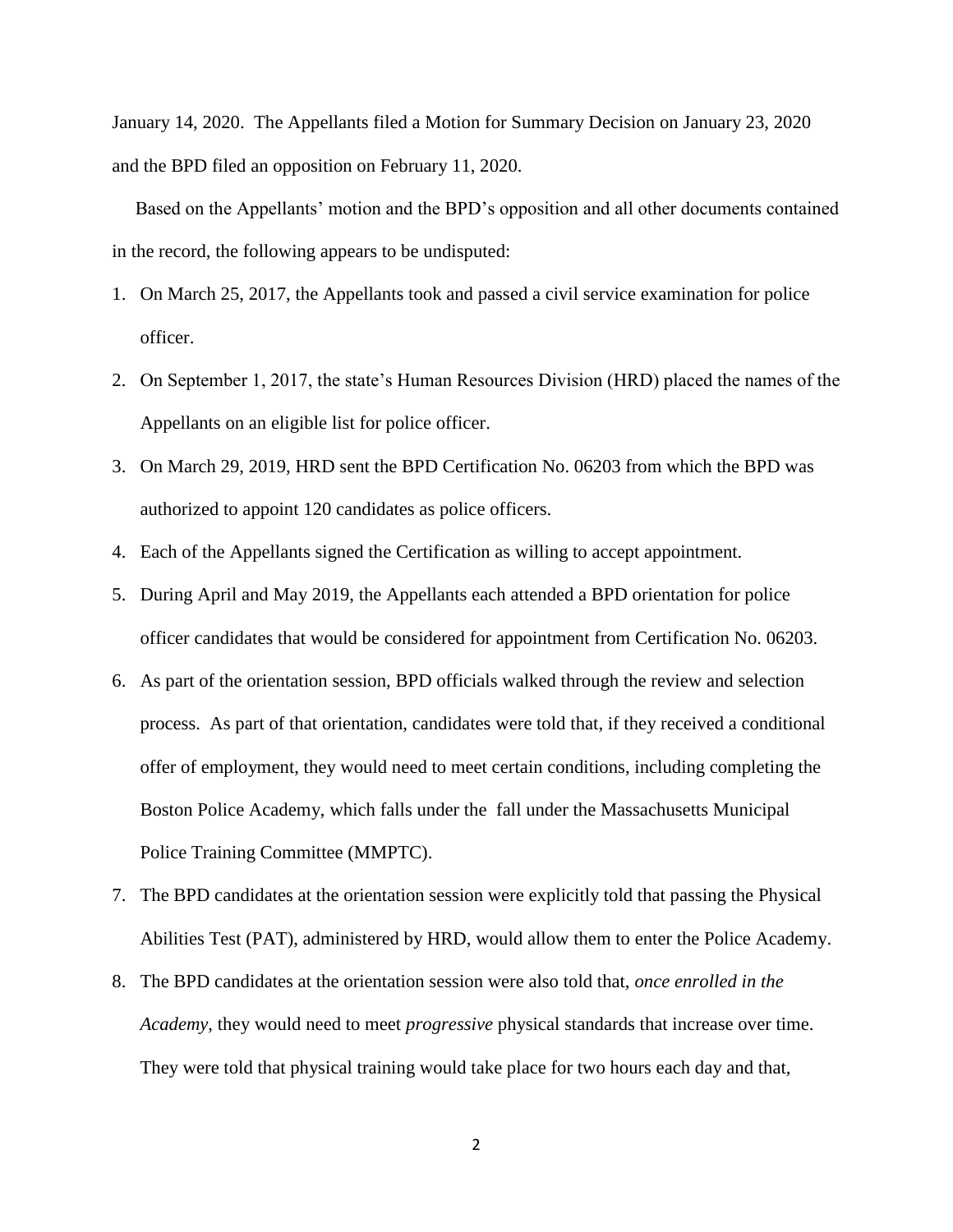failure to participate (and meet the progressive standards) would be considered a failure to participate in the physical training. Ultimately, failure to participate (and meet the progressive standards) in 30% of the physical fitness training hours would lead to dismissal from the Academy. Specifically, the BPD officials told the candidates, that, if, *after several weeks in the Academy*, they were not meeting the progressive standards, they would not be getting credit for the two hours of physical training and, thus, would be unlikely to meet the number of hours required to continue with the Academy.

- 9. BPD officials at the orientation *encouraged* the candidates to become familiar with the progressive standards and to train sufficiently to exceed the standards prior to joining the Academy.
- 10. BPD officials also told the candidates that, after undergoing a physical readiness test on the first day of the Academy, they would be divided into three separate groups based on their physical readiness with physical training customized for each group.
- 11. Separately, on June 21, 2019, the following events took place at the monthly meeting of the

MMPTC, the group the oversees Police Academies in Massachusetts:

"At last month's meeting, concerns of a few of the Commonwealth's largest departments over the entry-level fitness standards that had been recently voted on for implementation July 1, 2019, produced a six-month moratorium on its implementation, moving it to January 1, 2020. Chairman Hicks commented that he has been receiving feedback that this was not a welcome change. He stated that the Committee needs to be sensitive to all cities and towns in the Commonwealth. There was much discussion about a lower entry standard, giving time to build to a predetermined higher standard of fitness. It was suggested that MPTC might develop a training video on how to properly prepare for training, available to those who are considering pursuing this career. A lower entry level would allow more students entry and with an opportunity for coaching in Health and Wellness on how to build strength and stamina, with a reasonable goal. Those departments that have cadet programs could be mentoring these students and help prepare them for application. Several ideas were offered with regards to working with candidates during the hiring process. Ultimately, a new Motion was made to reconsider the Motion of last month's meeting regarding the moratorium on entry-level fitness testing to enter a police academy and instead revise the fitness standard to establish a 30th percentile entry level (based on the Cooper Institute norms) for any academy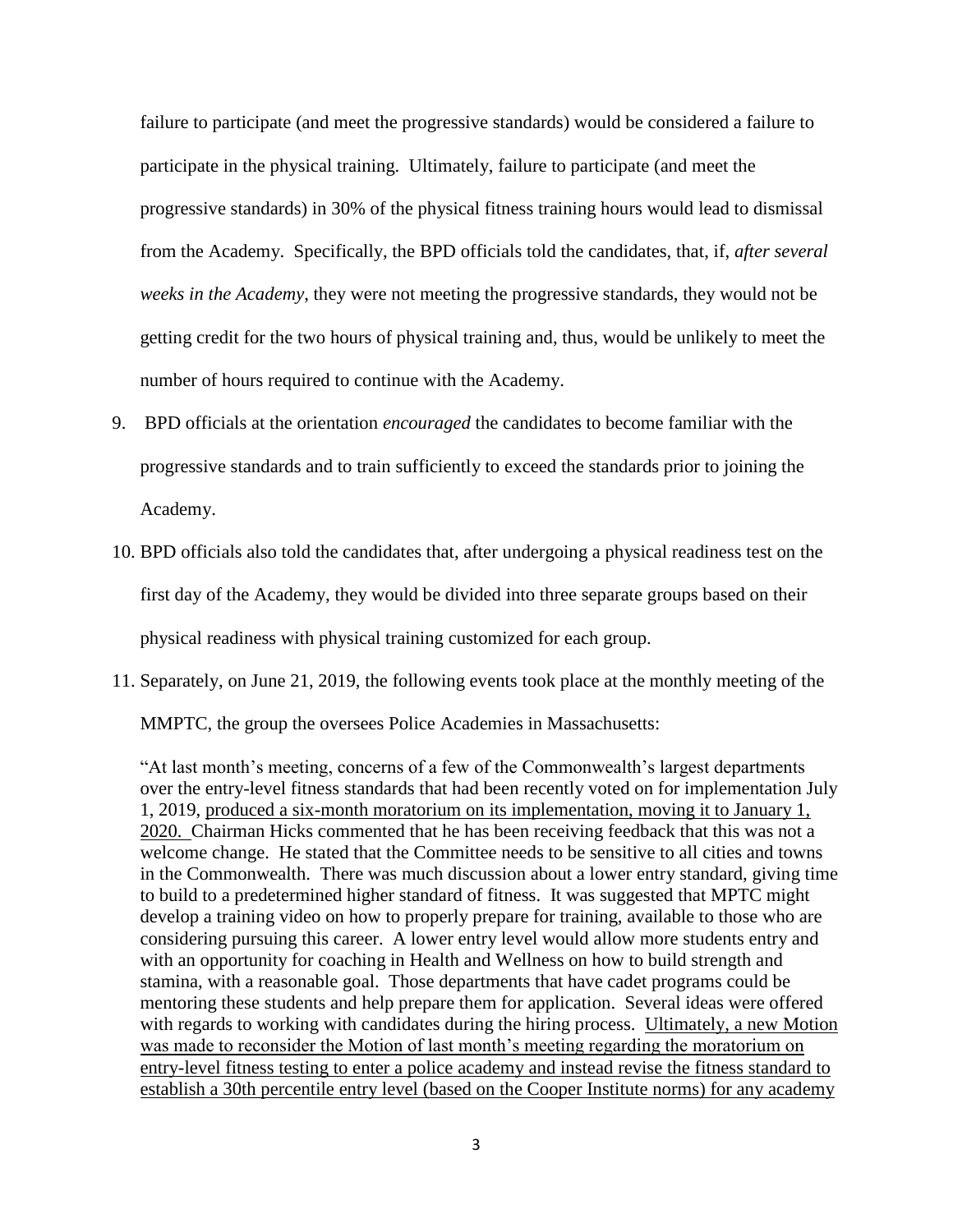beginning after September 1, 2019. Students must also then attain the 40th percentile in all four events by week 8. Those who fail to do so will be retested by week 10. Failure to meet the standard by week 10 will result in dismissal for non-disciplinary reasons. Participation requirements remain in effect. The Motion was seconded and passed, one abstention (Vieira). Jason Shea, MPTC SWC will be asked to amend the daily PT regimen to reflect the new standards." (emphasis added)

- 12. After attending the BPD orientation sessions in April / May 2019, each of the Appellants completed a student officer application and underwent a thorough background investigation by the BPD.
- 13. Each of the candidates received conditional offers of employment from the BPD on the

following dates:

- Moccia: June 4, 2019
- Robichaud: June 18, 2019
- Carnell: August 30, 2019
- Hernandez: August 30, 2019
- 14. The conditional offers of employment for Moccia and Robichaud were contingent upon: 1) Successful completion of a medical examination; 2) Successful completion of a psychological examination; 3) successful completion of the PAT administered by HRD; and 4) successful completion of the Boston Police Academy.
- 15. The conditional offers of employment for Carnell and Hernandez were contingent upon all of the above, but also referenced successful completion of "the new Recruit Entry Fitness Standards Test."
- 16. On August 20, 2019, *approximately two months after the MMPTC established the new physical fitness entry standards for police academies*, BPD applicants in this hiring cycle, including the Appellants, received the following email from the BPD's Diversity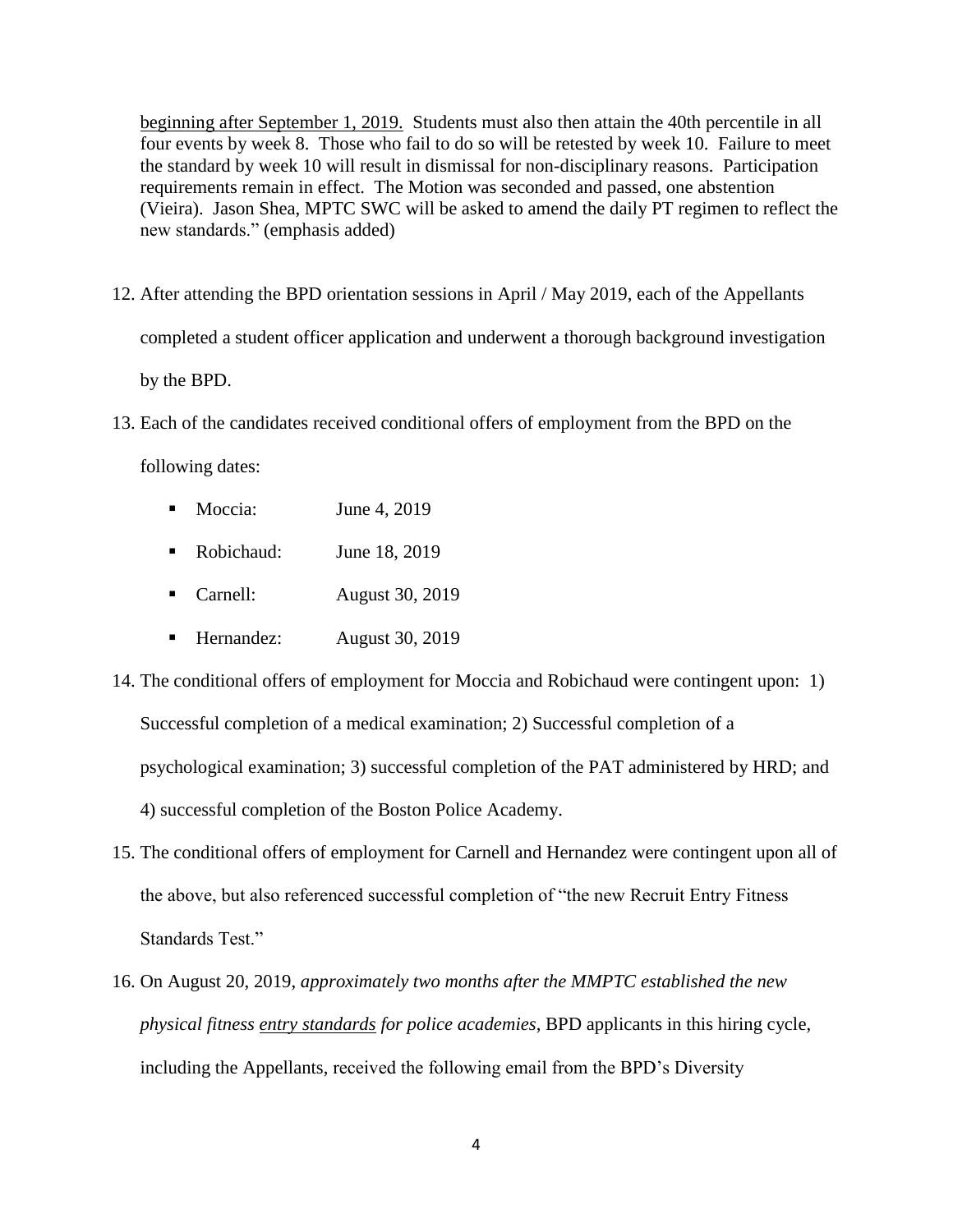Recruitment Officer & Exam Administrator:

"Recruit Applicant:

A recent decision by the Municipal Training Committee will have a direct impact on our (BPD) hiring process. Please note, after the successful completion of the Physical Abilities Test, all Recruit Applicants will be required to pass the new Recruit Academy Entry Level Fitness Standard. This fitness test will be administered by our Academy on or around November 2, 2019 and additional information will be sent or disseminated some time after the Physical Abilities Test. Please see the attached announcement for this decision and physical fitness requirements. If you have questions regarding this process, please contact BPD HR via email []."

17. Each of the Appellants passed the medical, psychological and PAT screening.

18. The Appellants then each took the new entry level physical fitness test and failed as follows:

| Event               | <b>New Entry Level Standard</b> | <b>Applicant Completion</b> | Pass / Fail            |
|---------------------|---------------------------------|-----------------------------|------------------------|
| Push-Ups            | 26 in one minute                | 22 in one minute            | Fail; 4 push-ups short |
| Sit-Ups             | 35 in one minute                | 33 in one minute            | Fail; 2 sit-ups short  |
| 1.5 mile run / walk | $13:16$ minutes                 | $12:42.9$ minutes           | <b>Pass</b>            |
| 300-meter run       | 52.6 seconds                    | 52.6 seconds                | <b>Pass</b>            |

# **MOCCIA**

# ROBICHAUD

| Event                    | <b>New Entry Level Standard</b> | <b>Applicant Completion</b> | Pass / Fail           |
|--------------------------|---------------------------------|-----------------------------|-----------------------|
| Push-Ups                 | 20 in one minute                | 26 in one minute            | <b>Pass</b>           |
| Sit-Ups                  | 32 in one minute                | 29 in one minute            | Fail; 3 sit-ups short |
| 1.5 mile run $/$<br>walk | 13:46 minutes                   | $13:06.2$ minutes           | <b>Pass</b>           |
| 300-meter run            | 63 seconds                      | 56 seconds                  | <b>Pass</b>           |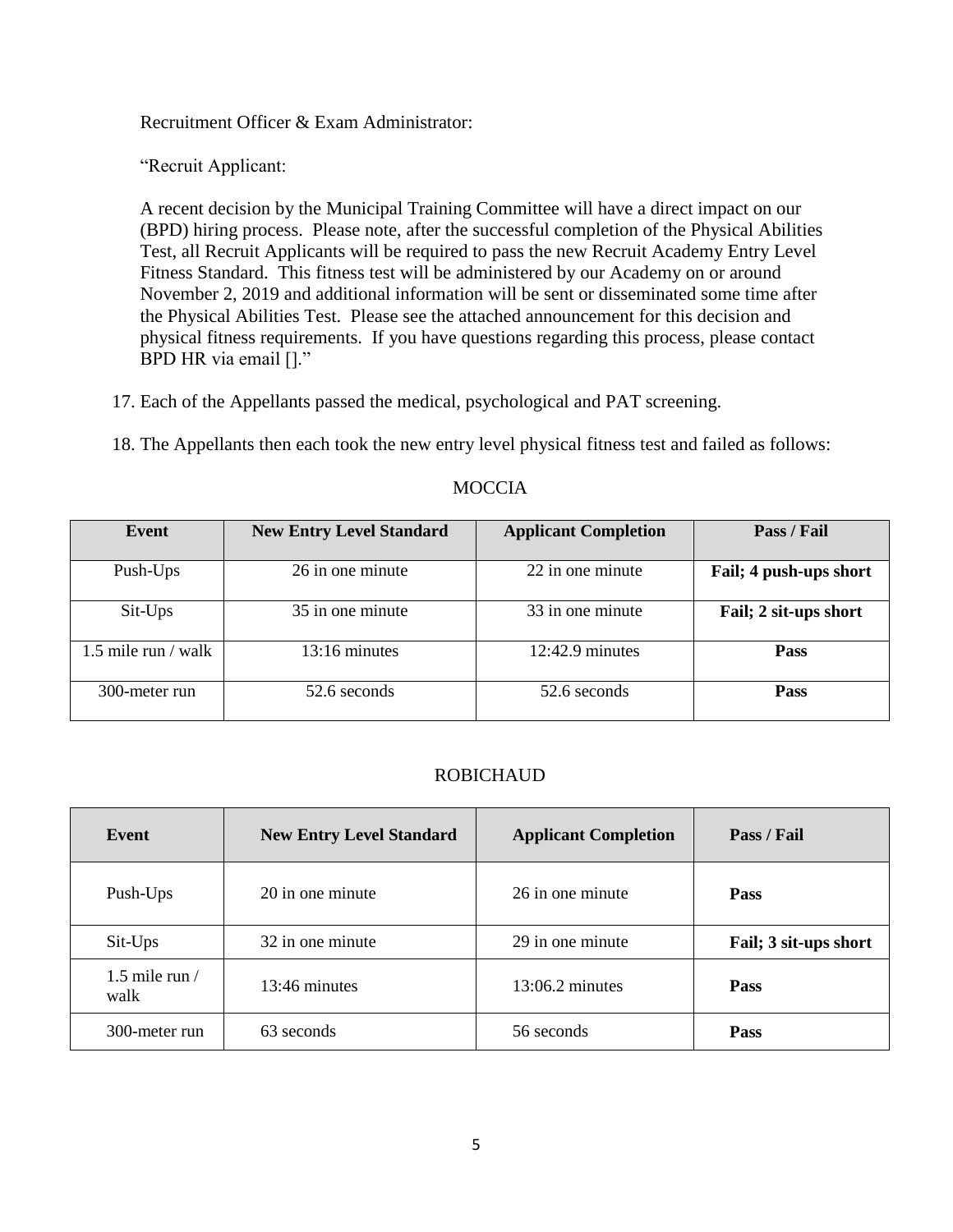# CARNELL

| Event               | <b>New Entry Level Standard</b> | <b>Applicant Completion</b> | Pass / Fail            |
|---------------------|---------------------------------|-----------------------------|------------------------|
| Modified Push-Ups   | 20 in one minute                | 18 in one minute            | Fail; 2 push-ups short |
| Sit-Ups             | 30 in one minute                | 49 in one minute            | <b>Pass</b>            |
| 1.5 mile run / walk | 15:52 minutes                   | $14:26.8$ minutes           | <b>Pass</b>            |
| 300-meter run       | 71 seconds                      | 63.8 seconds                | <b>Pass</b>            |

#### HERNANDEZ

| Event               | <b>New Entry Level Standard</b> | <b>Applicant Completion</b> | Pass / Fail             |
|---------------------|---------------------------------|-----------------------------|-------------------------|
| Push-Ups            | 20 in one minute                | 26 in one minute            | <b>Pass</b>             |
| Sit-Ups             | 32 in one minute                | 34 in one minute            | <b>Pass</b>             |
| 1.5 mile run / walk | 13:46 minutes                   | $13:29.5$ minutes           | <b>Pass</b>             |
| 300-meter run       | 63 seconds                      | 65.2 seconds                | Fail; 2.2 seconds short |

19. The BPD subsequently rescinded the Appellants' conditional offer of employment and

notified them that they were being bypassed for appointment. These appeals followed.

# *Analysis / Relief to be Granted*

 The undisputed facts here show that the Appellants are aggrieved persons. They were harmed through no fault of their own when the entrance requirements for police officer were effectively modified mid-way through the hiring process.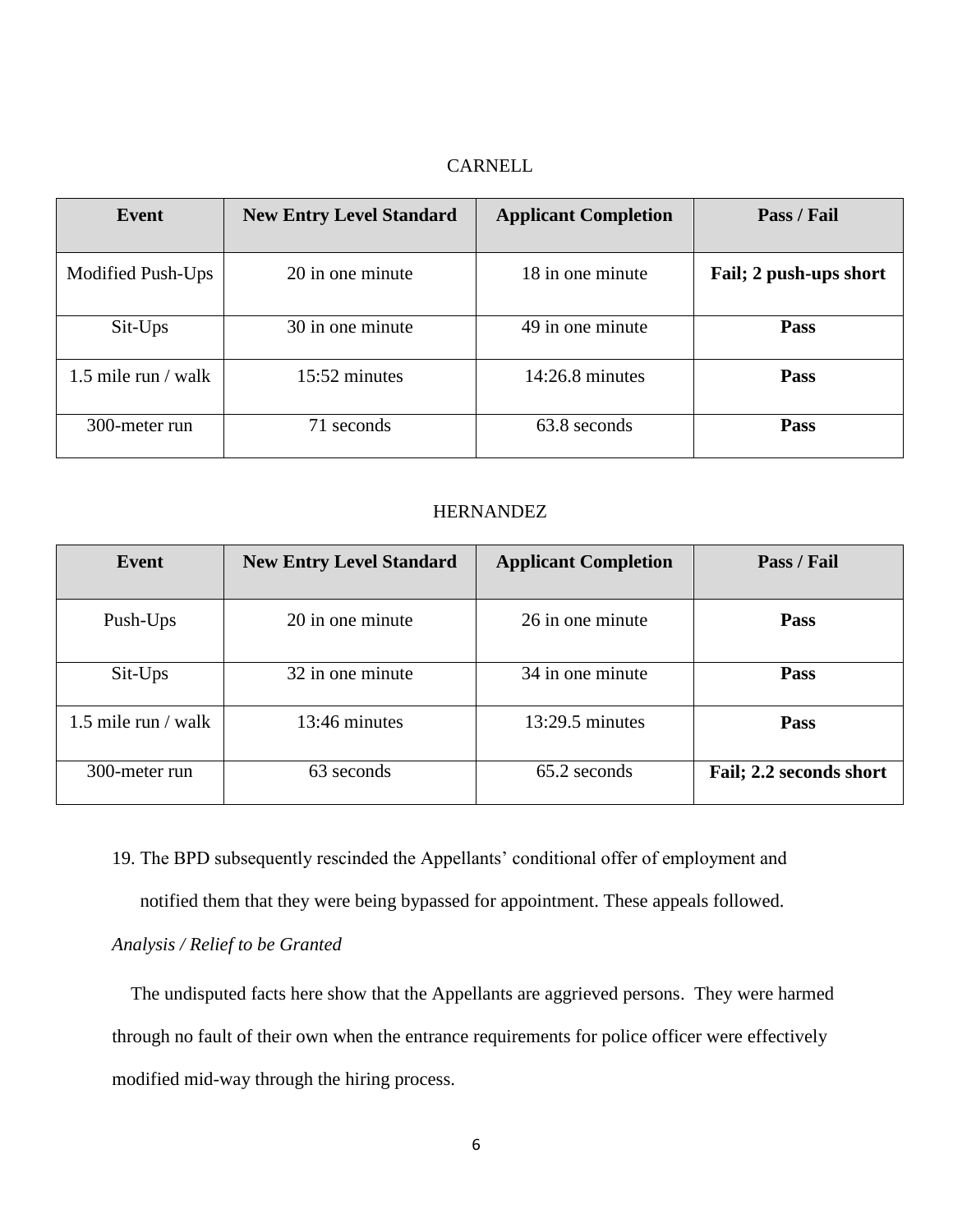As part of their orientation in April / May 2019, the Appellants were explicitly told by BPD officials that passing the PAT was the sole requirement for entry into the Police Academy. That critical information was accurate at the time.

 Unbeknownst to the Appellants, however, the MMPTC, the body that governs police academies in Massachusetts, was involved in an ongoing debate regarding whether new recruits should be required to meet new physical fitness standards prior to entering the Academy and what the effective date of those new requirements should be. The public minutes of those meetings show that the BPD's representative on the MMPTC had serious reservations about the new requirements and the effective date. As of May 2019, the BPD representative and others had convinced the MMPTC that the effective date for any new standards should be January 2020, months after the BPD's then-ongoing hiring cycle would be completed. One month later, however, in June 2019, the MMPTC reversed course – again – and moved the effective date up to September 1, 2019. That meant that the information provided to BPD recruits months earlier at the BPD orientation was no longer valid.

 The MMPTC's June 2019 reversal was not communicated to BPD recruits until approximately two months later, on August 20, 2019. Although each of the Appellants completed a thorough background investigation and met all of the conditional requirements referenced at the BPD orientation, they (just barely) failed the new entry-level physical fitness standards established by the MMPTC.

 I reviewed the entire audio / video recording of one of the BPD's orientation sessions that was submitted as an attachment to the BPD's brief. It shows a highly professional team of BPD officials providing new recruits with a detailed description of the Department, its role as *part* of community and the requirements needed to become a police officer. The BPD is correct that

7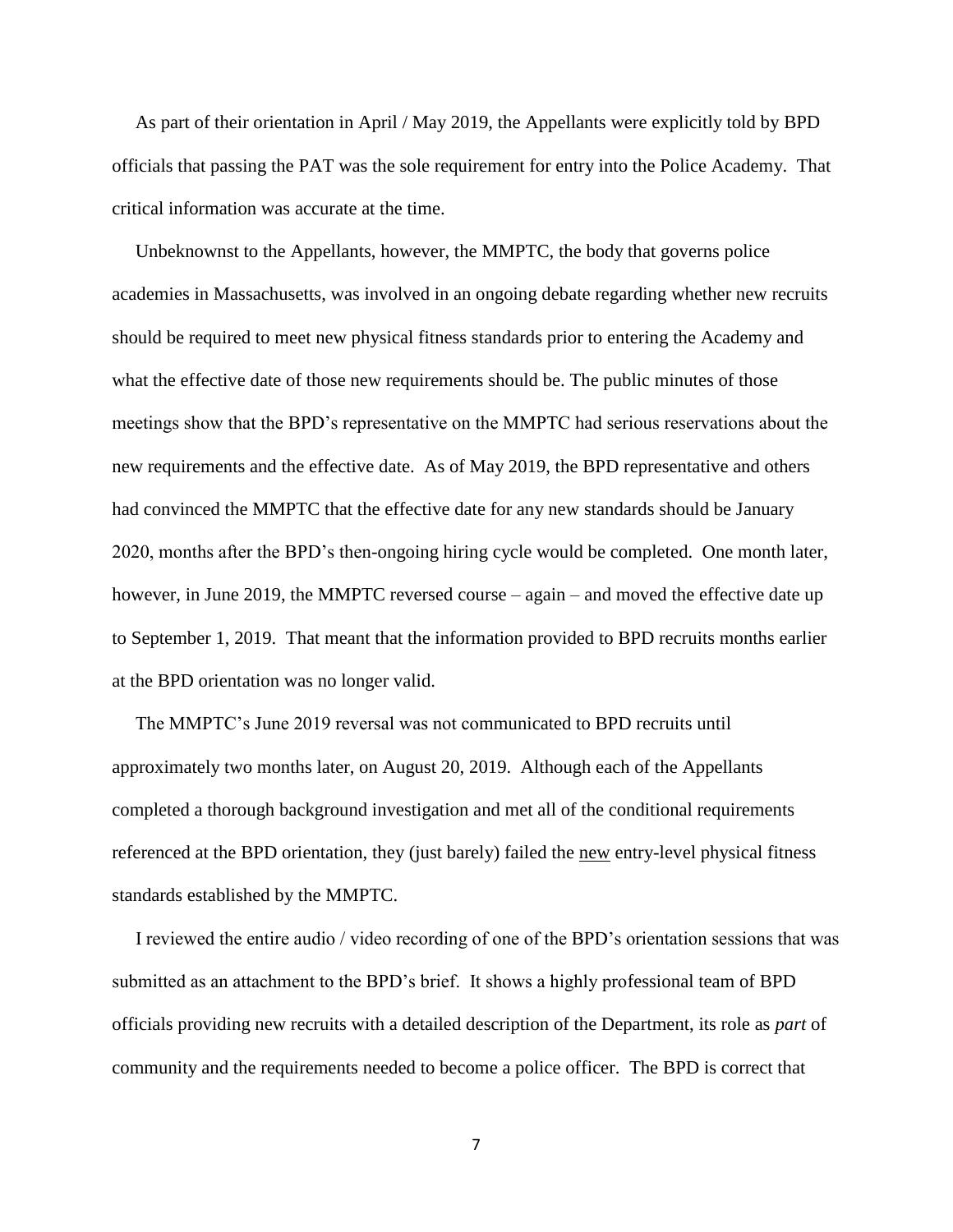these officials informed the recruits of the strenuous fitness requirements of the Academy and encouraged the recruits to begin training to meet those strenuous requirements. Importantly, however, as referenced above, each of the recruits was explicitly told that the only requirement for entering the Academy was passage of the Physical Abilities Test administered by HRD. Further, they were explicitly told that the Academy fitness standards, once enrolled, were progressive and would be administered / tested over several weeks. Finally, they were told that, upon entry, they would be divided into separate groups with training customized based on their physical fitness. That is *starkly* different from being told of the need to pass newly-established physical fitness standards *prior to admission* into the Police Academy.

 Despite the changed conditions, and despite the two-month delay in notifying recruits of these changed conditions, the Appellants came frustratingly close to meeting those new conditions, with one of the Appellants meeting all of the new standards, with the exception of the 300 meter run, coming up *2.2 seconds short*. Based purely on commonsense, it is highly likely that the Academy's fitness training program, which begins on the first day of the Academy, would have allowed this Appellant to improve his time by at least 2.2 seconds or for the other Appellants to improve their performances (i.e.  $-2$  more sit-ups in a minute).

 For these reasons, relief is warranted to ensure that the Appellants, now aware of the new physical fitness requirements, have at least one additional opportunity to be considered for appointment as a Boston Police Officer, a job for which the BPD already granted them a conditional offer of employment.

The Appellants' appeals are *allowed*.

 Pursuant to its authority under Chapter 310 of the Acts of 1993, the Commission hereby orders that:

8